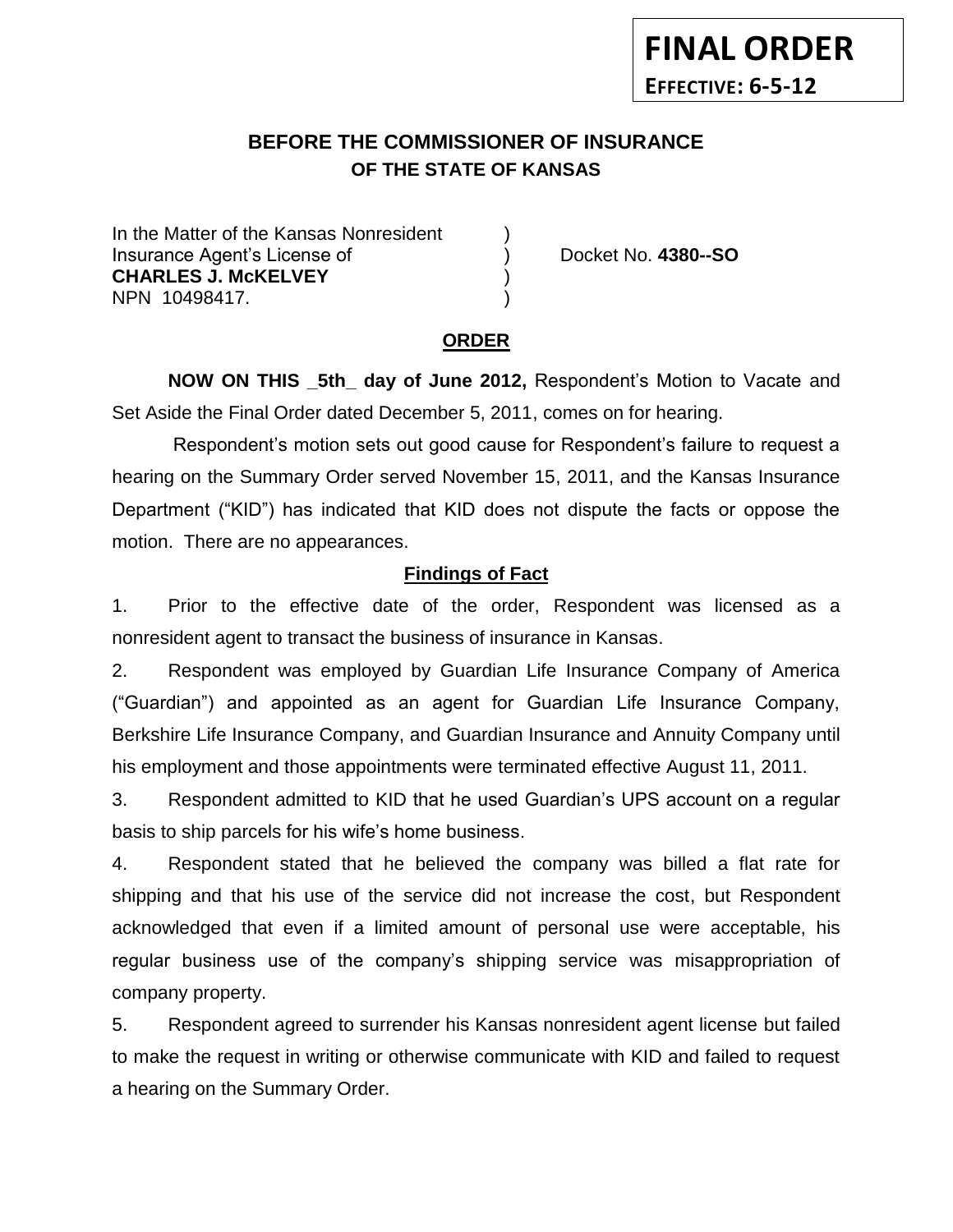6. Respondent now informs KID that his year-old son was injured and required emergency and subsequent care during the time allowed for his response.

## **Applicable Law**

7. The Kansas Administrative Procedure Act "creates only procedural rights and imposes only procedural duties. They are in addition to those created and imposed by other statutes. K.S.A. 77-503(b).

8. The Kansas Code of Civil Procedure provides, "On motion and upon such terms are just, the court may relieve a party . . . from a final judgment, order, or proceeding for . . . mistake, inadvertence, surprise, or excusable neglect." K.S.A. 60-260(b).

9. The Assistant Commissioner of Insurance is empowered to render a final order when acting on behalf of the Commissioner. K.S.A. 77-547.

### **Conclusions of Law**

10. The Commissioner has jurisdiction over KID, Respondent, and the subject matter of this motion, and has authority to grant relief.

11. The Commissioner finds that the Commissioner finds that the circumstances of Respondent's son's injury excuse Respondent's failure to surrender his license, exercise his right to a hearing, or otherwise carry out his responsibilities under the original understanding with KID staff.

12. The Commissioner further finds that the action of revocation was disproportionate to the misconduct when all circumstances are considered, and vacating the December 5, 2011, order would be just.

#### **Policy to be Served**

13. Before issuing an insurance agent license, the Commissioner must determine that the applicant is qualified and has not committed any act that would be grounds for denial, suspension, or revocation. K.S.A. 40-4905(b). Further, the Commissioner may revoke any license issued under the Insurance Agents Licensing Act if the Commissioner finds that the interests of the insurer or the insurable interests of the public are not properly served under the license. K.S.A. 49-4909(b). The following

2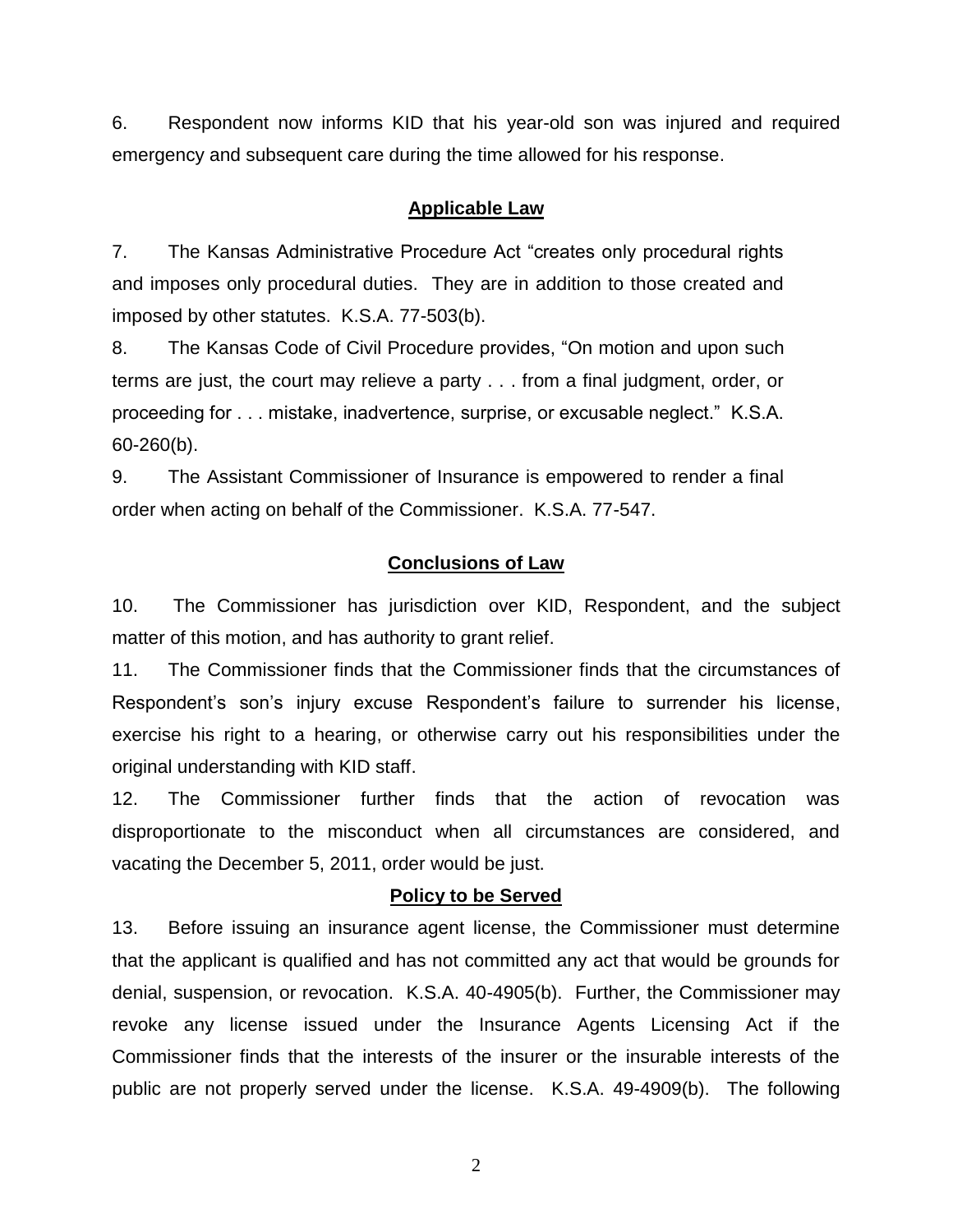action is necessary and appropriate to promote the security and integrity of the insurance business and protect insurance consumers by licensing, or continuing to license, persons or entities to sell, solicit, or negotiate insurance in the State of Kansas only if their conduct indicates they are both qualified and trustworthy.

**IT IS THEREFORE ORDERED BY THE COMMISSIONER OF INSURANCE THAT** the Summary Order served November 15, 2011, and filed as a final order on December 5, 2011, is hereby **VACATED**. **It is further ordered,** that Kansas nonresident insurance agent's license of **CHARLES J. McKELVEY is terminated by voluntary surrender**.

**IT IS SO ORDERED THIS \_\_5th\_\_ DAY OF JUNE 2012, IN THE CITY OF TOPEKA, COUNTY OF SHAWNEE, STATE OF KANSAS.**



/s/ Robert M. Tomlinson Robert M. Tomlinson Assistant Commissioner of Insurance Presiding Officer

**NOTICE:** In the event Respondent files a petition for judicial review, it must be filed within 30 days of service of this order, and pursuant to K.S.A. 77-613(e), the agency officer to be served on behalf of the Kansas Insurance Department is

> Zachary J.C. Anshutz, General Counsel Kansas Insurance Department 420 S.W. 9th Street Topeka, Kansas 66612